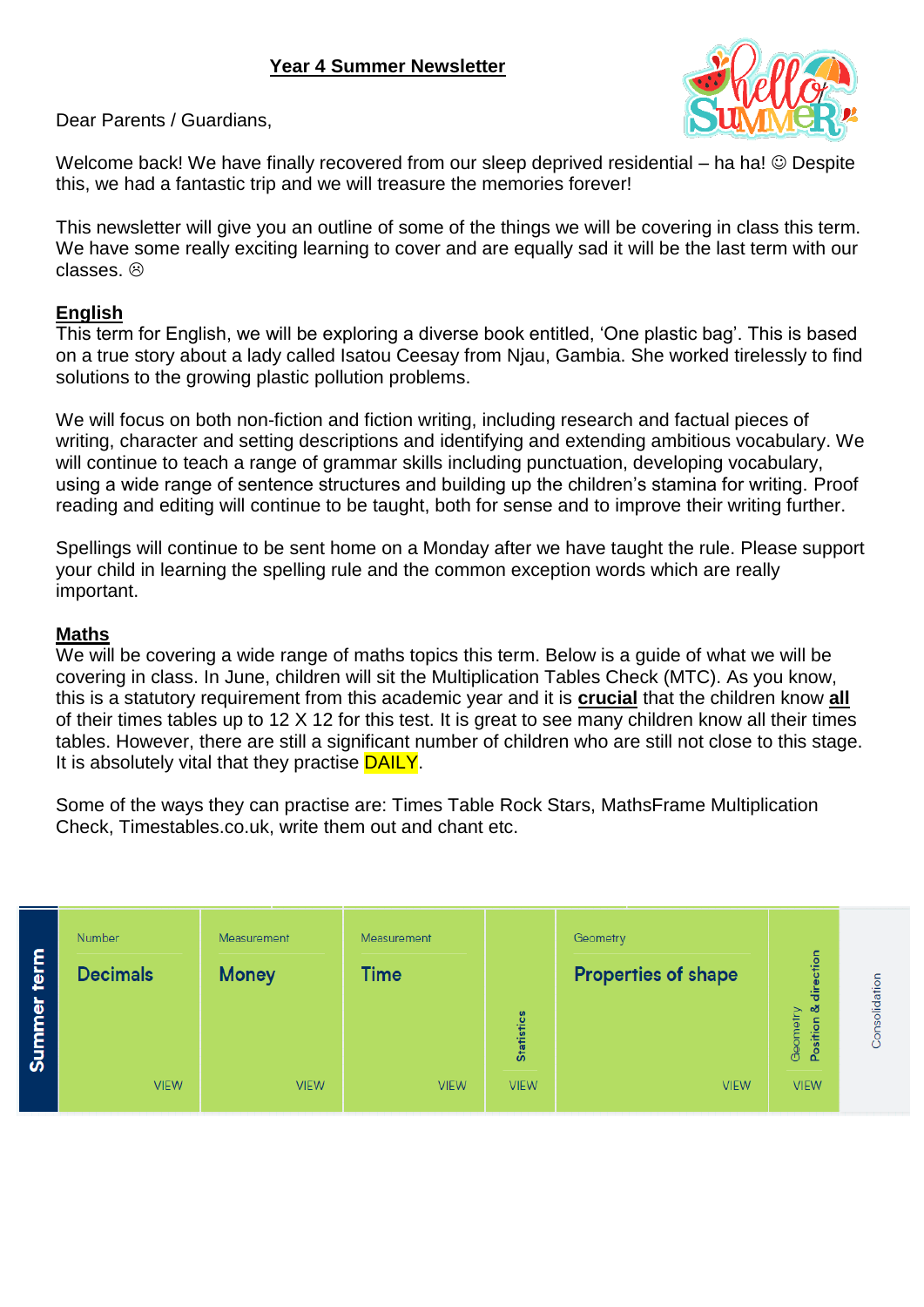| Spring term  |                   |                                          |  |  |  |  |  |  |
|--------------|-------------------|------------------------------------------|--|--|--|--|--|--|
| <b>Weeks</b> |                   |                                          |  |  |  |  |  |  |
| $1 - 2$      | <b>Decimals</b>   | Make a whole                             |  |  |  |  |  |  |
|              |                   | Write decimals                           |  |  |  |  |  |  |
|              |                   | Compare decimals                         |  |  |  |  |  |  |
|              |                   | Order decimals                           |  |  |  |  |  |  |
|              |                   | Round decimals                           |  |  |  |  |  |  |
|              |                   | Halves and quarters                      |  |  |  |  |  |  |
| $3 - 4$      | Money             | Pounds and pence                         |  |  |  |  |  |  |
|              |                   | Ordering money                           |  |  |  |  |  |  |
|              |                   | <b>Estimating money</b>                  |  |  |  |  |  |  |
|              |                   | Convert pounds and pence                 |  |  |  |  |  |  |
|              |                   | Add money                                |  |  |  |  |  |  |
|              |                   | Subtract money                           |  |  |  |  |  |  |
|              |                   | Find change                              |  |  |  |  |  |  |
|              |                   | Four operations                          |  |  |  |  |  |  |
| $5-6$        | Time              | Telling the time to 5 minutes            |  |  |  |  |  |  |
|              |                   | Telling the time to the minute           |  |  |  |  |  |  |
|              |                   | Using a.m. and p.m.                      |  |  |  |  |  |  |
|              |                   | 24-hour clock                            |  |  |  |  |  |  |
|              |                   | Hours, minutes and seconds               |  |  |  |  |  |  |
|              |                   | Years, months, weeks and days            |  |  |  |  |  |  |
|              |                   | Analogue to digital - 12 hour            |  |  |  |  |  |  |
|              |                   | Analogue to digital - 24 hour            |  |  |  |  |  |  |
| 7            | <b>Statistics</b> | Interpret charts                         |  |  |  |  |  |  |
|              |                   | Comparison, sum and difference           |  |  |  |  |  |  |
|              |                   | Introducing line graphs                  |  |  |  |  |  |  |
|              |                   | Line graphs                              |  |  |  |  |  |  |
| $8 - 10$     | Properties of     | Turns and angles                         |  |  |  |  |  |  |
|              | Shape             | Right angles in shapes                   |  |  |  |  |  |  |
|              |                   | Compare angles<br><b>Identify angles</b> |  |  |  |  |  |  |
|              |                   | Compare and order angles                 |  |  |  |  |  |  |
|              |                   | Recognise and describe 2-D shapes        |  |  |  |  |  |  |
|              |                   | <b>Triangles</b>                         |  |  |  |  |  |  |
|              |                   | Quadrilaterals                           |  |  |  |  |  |  |
|              |                   | Horizontal and vertical                  |  |  |  |  |  |  |
|              |                   | Lines of symmetry                        |  |  |  |  |  |  |
|              |                   | Complete a symmetric figure              |  |  |  |  |  |  |
| 11           | Geometry -        | Describe position                        |  |  |  |  |  |  |
|              | position and      | Draw on a grid                           |  |  |  |  |  |  |
|              | direction         | Move on a grid                           |  |  |  |  |  |  |
|              |                   | Describe movement on a grid              |  |  |  |  |  |  |
| 12           | Consolidation     |                                          |  |  |  |  |  |  |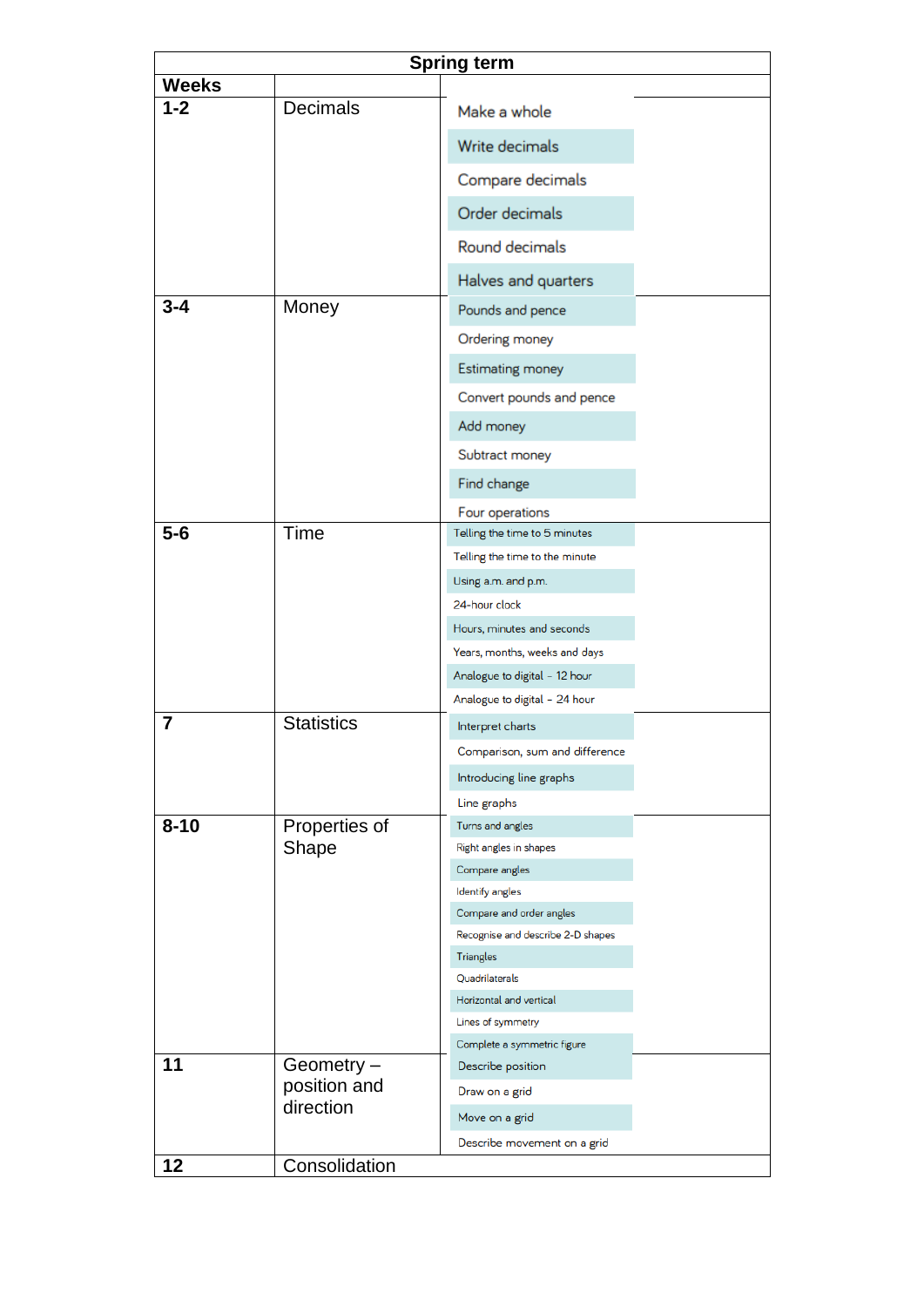### **Science**

Our topic in Science this term is – 'Animals including humans'. Some of the objectives we will cover are:

- Describe the simple functions of the basic parts of the digestive system in humans
- Identify the different types of teeth in humans and their simple functions
- Construct and interpret a variety of food chains, identifying producers, predators and prey.

# **Geography:**

In Geography this term, our topic is the UK. We will be comparing 2 regions within the UK by carrying out lots of research and identifying similarities and differences.

### **Computing**

Some of our computing time will be used to prepare the children for the Multiplication Tables Check (MTC). We now have access to the official MTC website and we will be getting the children used to using this site. At other times, we will be using our sessions for research about the topics we are learning about this term.

# **PE**

PE will take place on Tuesdays and Fridays for both classes until Week 4. We will be covering Rounders and a specialist coach will be in to teach Athletics. On Monday 9th May we will start our swimming block. There will be 3 sessions before and 3 sessions after the May Half Term. We will require parent helpers to walk with us there and back. More details will be provided on a separate swimming letter.

Please ensure that the children wear the correct school PE kit. Please ensure your child's hair is tied back and their earrings are covered or removed.

# **French**

In French, the children will learn about family and time and body parts. A large focus will be on oracy and writing simple phrases.

# **PSHE:**

In the first half term, will we be focusing on relationships. In the second half term, we will be covering the topic 'Changing me'. A letter outlining what will be taught in this topic will be sent at the end of this half term.

# **Art**

We will cover many art skills this term. The big focus will be recycled art.

# **RE**

The topics we will be covering in RE this term are:

Judaism – Beliefs and practices Christianity – Prayer and worship

#### **Homework**

Homework will be set weekly on a Monday and due in on the next Monday. Each week, there will be a spelling and another task to complete. In addition to this, we expect the children to be reading daily and practising their times tables.